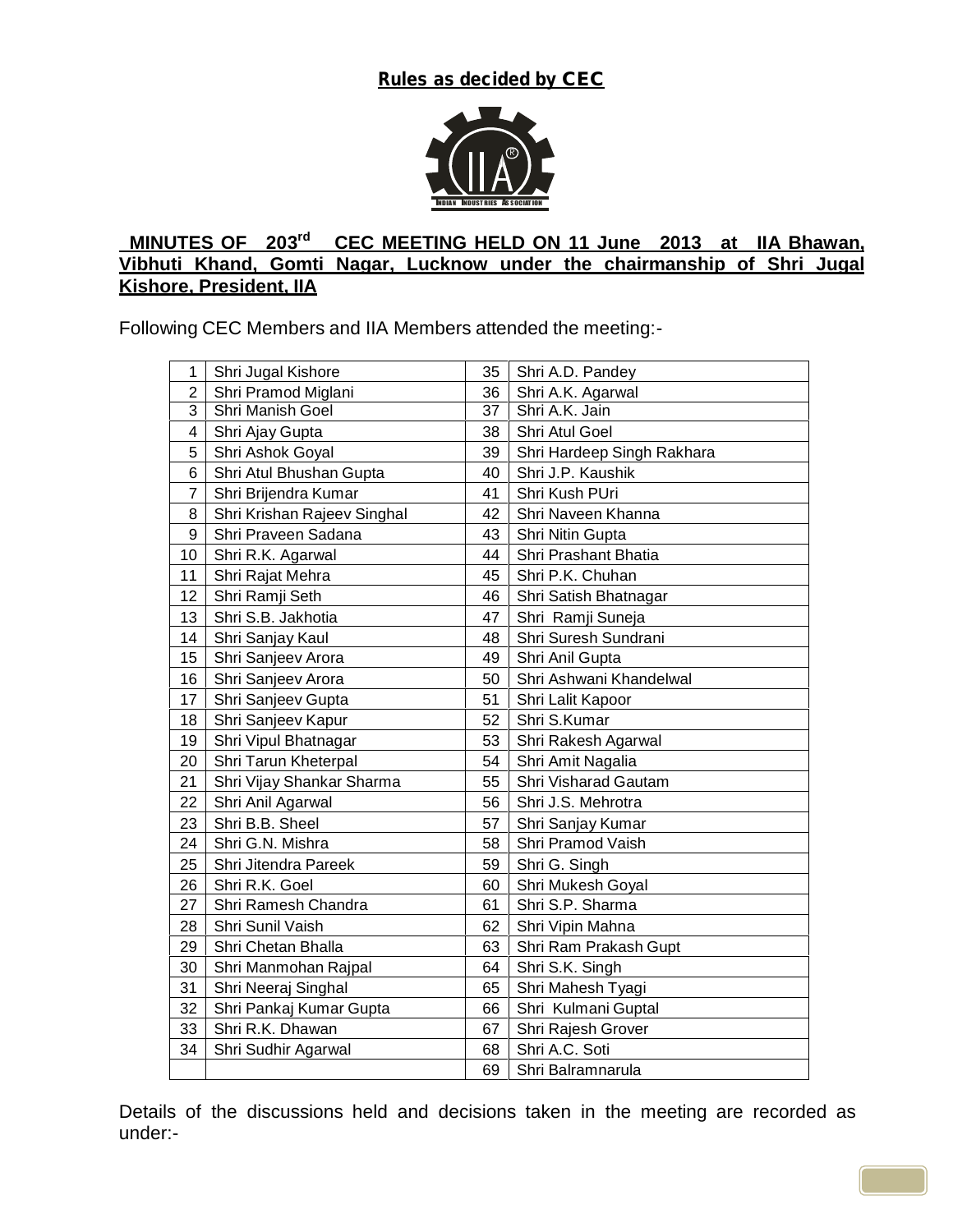# **ITEM No. 1: To Confirm the minutes of 202 nd CEC Meeting :-**

CEC approved and confirmed the minutes.

# **ITEM No. 2: Action taken on the decisions of 202 nd CEC Meeting**

CEC noted the actions taken and decided as under:

- 1. **GST:** CEC desired that the first discussion paper on GST be circulated to CEC Members for study and comments.
- 2. **Applicability of Service Tax in IIA:**With reference to the matter discussed in 202<sup>nd</sup> CEC and decision thereof, Shri G.C.Chaturvedi had discussed the matter with the experts and informed CEC as under:
	- That Service tax is applicable on Membership Fee collected by IIA Chapters with effect from 1<sup>st</sup> July 2012.

*In view of the above expert opinion, CEC decided that all IIA Chapters must comply the rules and deposit the service tax on the membership fee collected since 1 st July 2012 if not done so far and avail the* **one time amnesty scheme for Service Tax defaulters to pay their dues without any penalty or late payment charges.** *The service tax in future should be collected and deposited regularly till the Centralised Accounting system as decided by CEC is implemented. In case of any difficulty the help of IIA head Office may be sought by the Chapters. As soon as the Centralised Accounting System is implemented , the service tax will be deposited by IIA head Office and the accounts thereof will also be maintained by the Head Office.*

 **Centralised Accounting system of IIA:** CEC decided that IIA should adopt centralized accounting system wherein bank Accounts of all the Chapters and Head Office should be operated in one bank. The membership fee and other receipts should be deposited in IIA Head Office Account from all the Chapters and after retaining the Service Tax and Central Office contributions, remaining amount may be transferred automatically in the respective Chapter bank accounts.

Since maximum number of the Chapter Bank Accounts are with Bank of Baroda therefore CEC passed the following resolution :

*"Resolved that banking accounts for the Association be opened with the Bank of Baroda and that the said Bank be and is hereby authorized to honour cheques, bills of exchanges and promissory notes drawn, accepted or made on behalf of the Association by any of the two i.e President, General Secretary & Treasurer of Indian Industries* Association at Head Office level and the Chairman, Secretary &